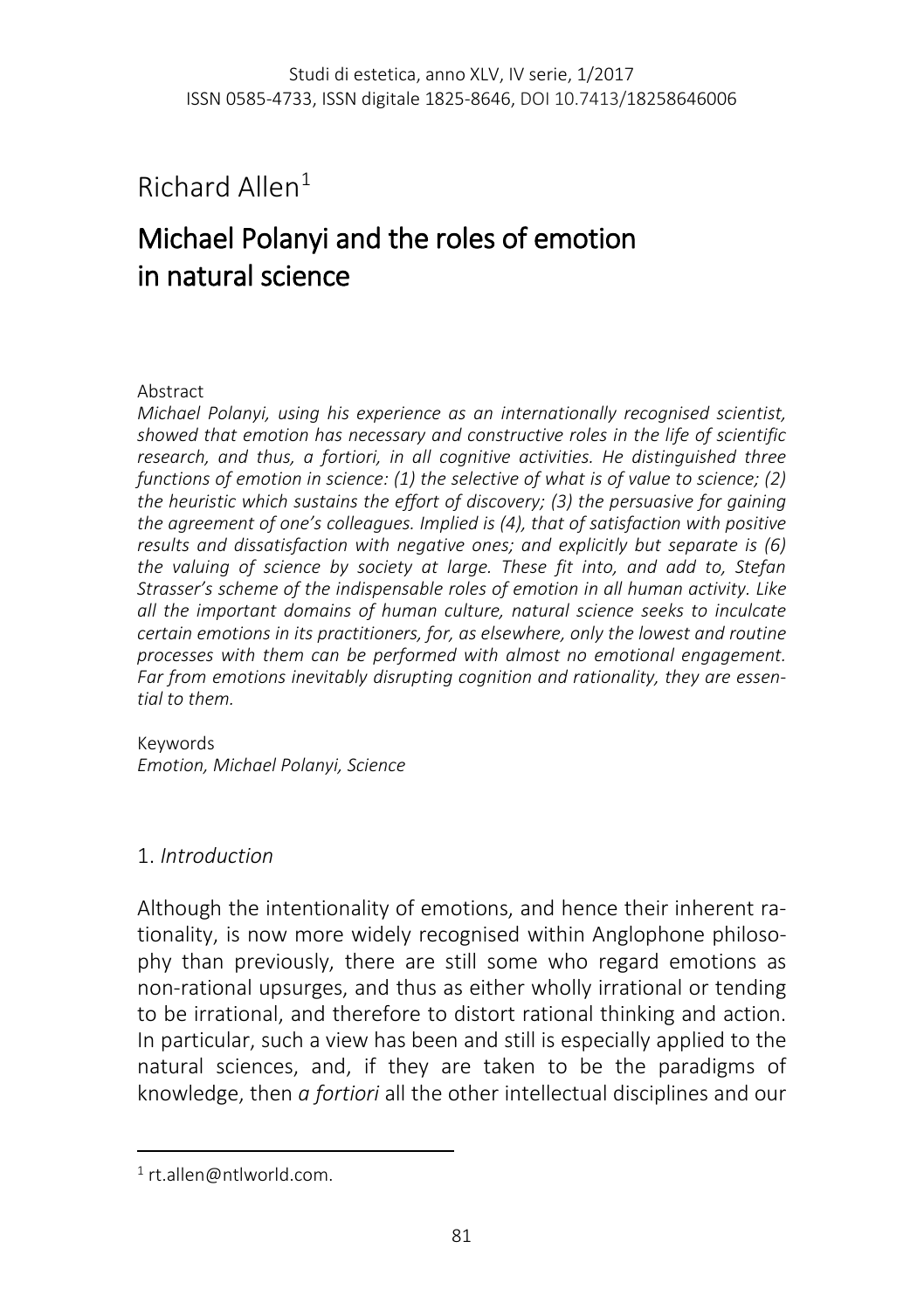everyday thinking should also be freed from the distorting effects of emotions.

The thesis of this article is that Michael Polanyi, an internationally recognised full professor of physical chemistry, first at the Max Planck Institute in Berlin and then at the University of Manchester, with 218 scientific papers to his name, used his first-hand experience of scientific research and his knowledge of the history of science to show that emotions have essential and constructive roles in the natural sciences, and thus in other disciplines and by implication in life generally. In short, life and thought would be impossible without them. This can be developed by showing how Polanyi's three roles of emotion in natural science fit into an extended version of Stefan Strasser's scheme for them in action (Strasser 1956/1977), which itself is an extension of one by Aquinas, and which is set out in the Table below[2.](#page-1-0)

## 2. *The intentionality and rationality of emotion*

 $\overline{\phantom{a}}$ 

Before that it will be helpful to clarify the nature of emotion as against distorted conceptions of it as essentially non-rational and so irrational and disruptive of rational thinking and action. The usual case for this is based on the citation of examples only of violent emotional eruptions and other irrational ones which their victims do not control. For example, those who say that "love is blind" focus only on examples of infatuation, and even then omit to mention that the infatuated person often, probably always, knows but ignores the obvious defects of its object because he will not break himself from it, just as the drug addict lacks the strength of will to break his habit even though he knows it is destroying him.

Furthermore, philosophical and psychological reductions of emotions to mere feelings, i.e. sensations, which simply arise in us and non-rationally affect us, ignore the intentionality of all mental acts

<span id="page-1-0"></span><sup>2</sup> See below. As well as Strasser's comprehensive study (Strasser 1956/1977), other philosophers have shown that emotion has essential roles in cognition. Two programmatic essays are Max Scheler's *Liebe und Erkenntnis* (Scheler 1915/1963) and John Macmurray's *Reason and emotion* (in Macmurray 1935/1962). The former argues that knowledge depends on love and the latter that reason depends upon properly directed emotions. But it is notable that both authors devalue natural science: Scheler as intellectual control over nature and Macmurray as technological control over it.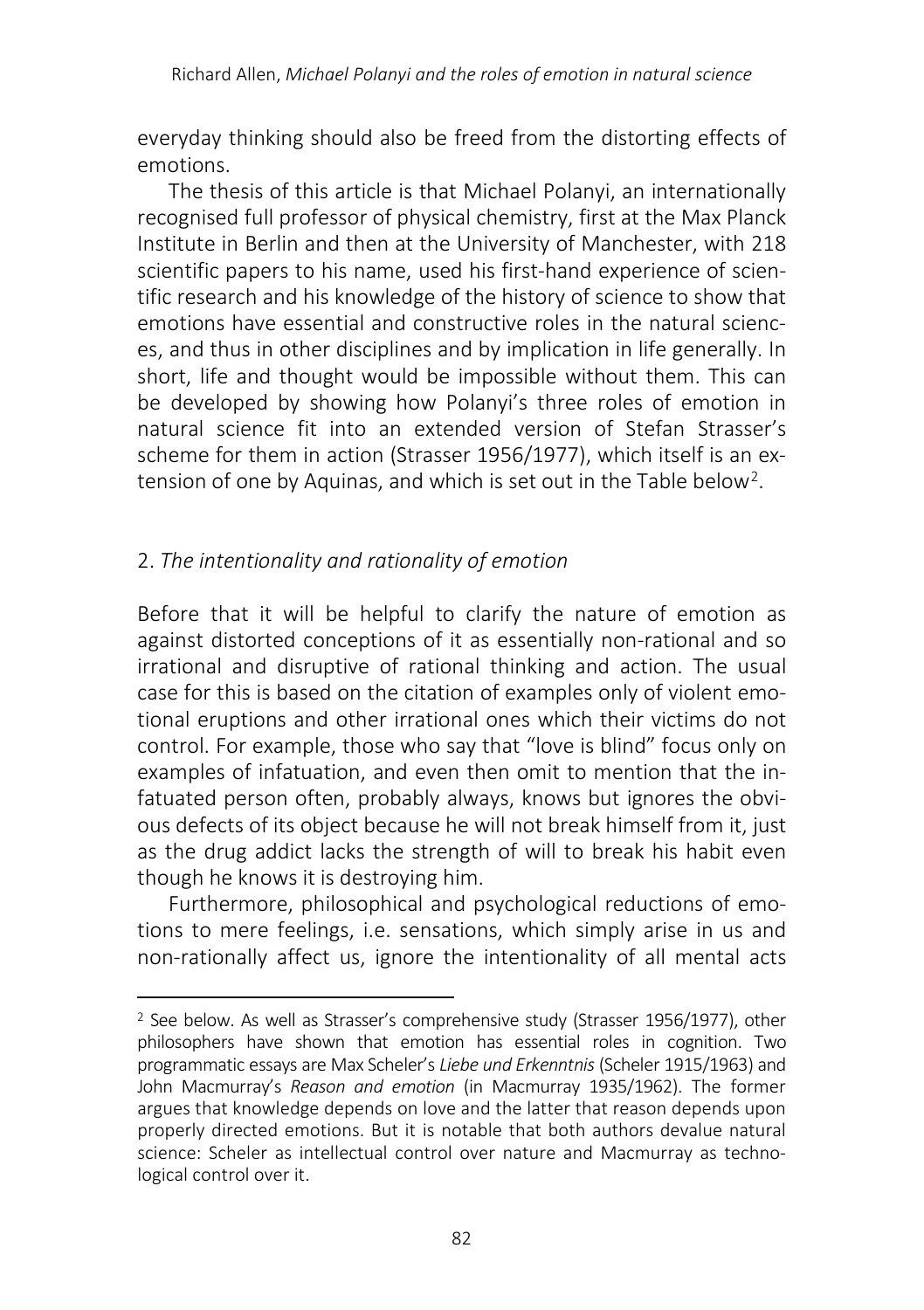and states, as revived by Brentano  $(1874)^3$  $(1874)^3$ . It will be sufficient here and now to summarise the principal features of emotional experiences:

1. emotions are *felt*, and to feel angry is to *be* angry, but to feel brave is not to be brave. But feeling, as opposed to mere sensations, if there are any, are with, towards, about, in response to, etc., someone or something[4.](#page-2-1) I cannot simply hope or fear but must be hopeful or fearful with regard to *X* or *Y*. Emotions are intentional and so have objects.

2. The object of an emotion is not its "cause": the death of a friend in accident miles away is the object and cannot be the cause of my sorrow, for I may never hear about it. It is my *encounter*, at first-hand or by being told or reading about it, which causes me to be sorrowful. Thus the object does not have to be real: it could be imagined as in a play or film, or an illusion or delusion. Hence the "cause" of the emotion is my imagining of the events on the stage or screen as real, or my being illuded or deluded into taken perception to be of something real when it isn't.

3. But I can be sorrowful only if I (i) believe that something has happened; (ii) it is something bad or untoward; and (iii) it has happened to someone or something I value. Thus hearing that someone who has cheated me in business is now bankrupt because of schemes, may induce *Schadenfreude* in me.

4. It is therefore the intentional content of an emotion which determines the nature of the emotion. This has two ingredients: the factual and valuational with the evaluative stemming from it. Thus in (3) the factual is believing that *X* has died in an accident; the valuational

<span id="page-2-0"></span> $\overline{a}$ <sup>3</sup> But Brentano's use of "intention" is not the same as that of the Scholastics. Their equivalents to the modern sense was the "formal object" which defined the sort of emotion, e.g. hope is the belief that a valued object will be realised, and the "material object" which denoted the individual object of a particular experience, e.g. that I shall win the lottery.

<span id="page-2-1"></span><sup>4</sup> Many, even all, sensations are not purely bodily feelings but also include an emotional response to them, usually of enjoyment or dislike, which can be temporarily inhibited or attenuated by concentrating on them, even with toothache. This shows that sensations are not simply "passive" nor emotions with them, for the emotional response is something we *do* and do not merely "suffer". Also, "feeling" itself has an important cognitive meaning of tentative or exploratory apprehension or belief. We *feel* that something is wrong even without knowing what it is, such as when on entering a room full of people at a party, we find them to be silent and staring at each other. See further (reference withheld).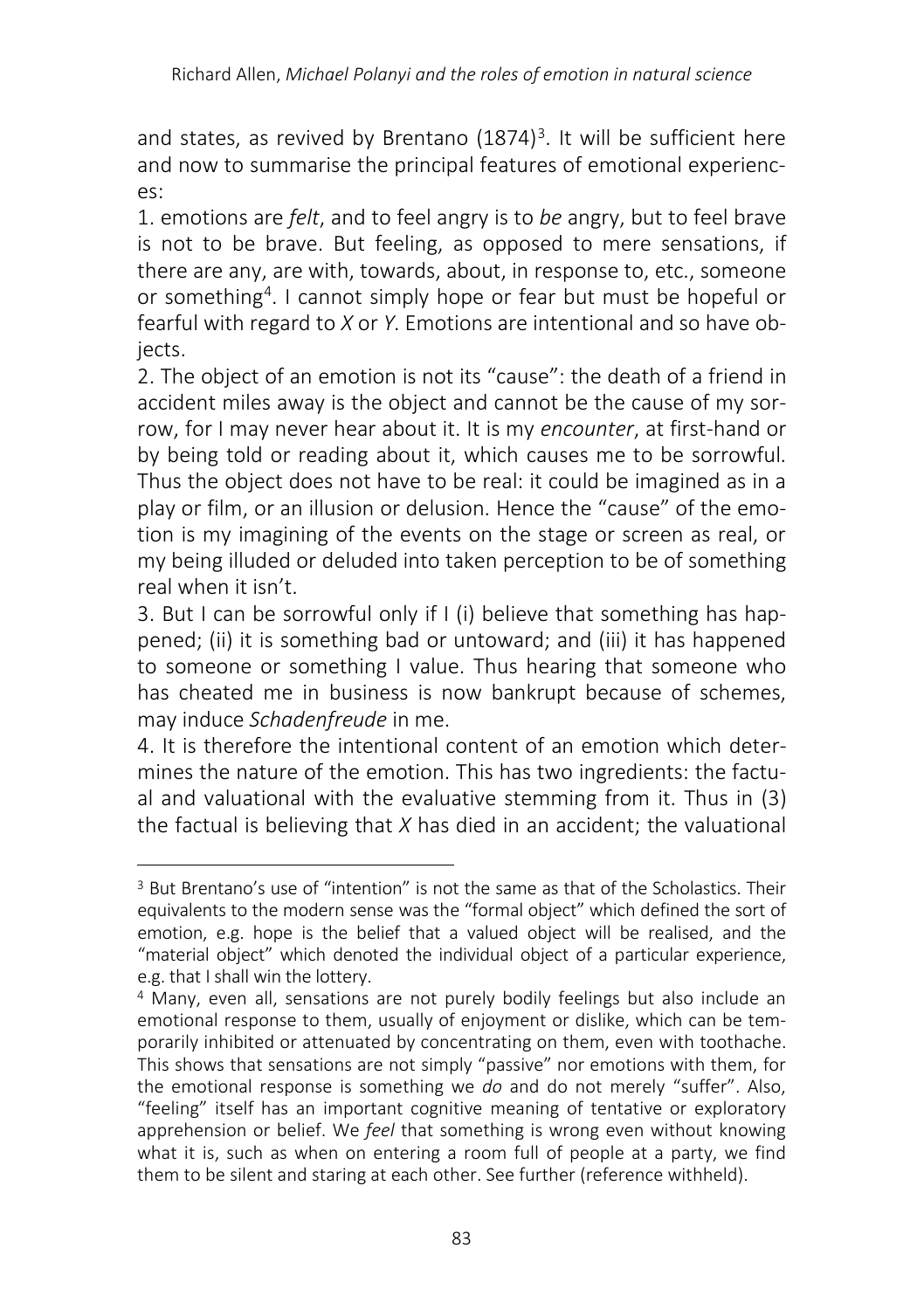is the affection I have for him; and thence my evaluation of his death as something bad which has happened to him. Hence I am sorrowful. But in (4) the factual is the bankruptcy of *Z*; the valuational is the negative one of my loathing for him; and the consequent evaluation of his death as something which "serves him right". Hence my emotional response is *Schadenfreud*e. This also reveals a distinction between the evaluated *proximate* object, such as the accident in which *X* was killed or the schemes that bankrupted *Z*, and the valued *ultimate* object such as the death of *X* and the bankruptcy of *Z*.

5. Emotions naturally give rise to desires and vice-versa: positive emotions issue in desires to experience, be with, enjoy, cherish and enhance their objects; negative ones to avoid, ward off, defend what we value against them, disable or destroy them. Desires engender hope and fear about the chances of satisfying them, and satisfaction or disappointment in doing so. Consequently, *ceteris paribus*, emotions and desires issue in executive plans and actions to fulfil them. They also issue in expressions and expressive actions which manifest them and can be enhanced, elaborated and simulated to fulfil desires issuing from them.

In short, emotions are felt attitudes, that is, if there are any attitudes which are not felt. It is their intentional content and especially its valuational and evaluative factors which make life possible. A purely factual apprehension of the world would never move us to do anything about ourselves and it.

Max Scheler mentioned an actual example (Scheler 1924/1963), and George Santayana (1961) imagined one, of a person without any such capacity. Scheler's example recognised that her baby was hers, but this had no effect upon her, and she had to be told what to do in respect of it. Likewise, she had to eat by the clock, the times set for eating, and not because she felt hungry. Even Kant, for whom the human person was an organ of pure reason sitting on top of a sensationalist and hedonist psychology like that of the Utilitarians, and took love to be a "pathological" upsurge, had to acknowledge the need for reverence for the Moral Law (Kant 1785/1912).

Indeed, as Scheler (1915/1963) and Macmurray (1935/1962) argued, emotion and desire are logically prior to knowing in all its forms, starting with the infant's efforts, spurred by what Scheler called "a general taking an interest in" making sense of the initially unordered, fleeting and meaningless sounds, shapes, colours and physical sensations which it experiences, an "interest in" that is an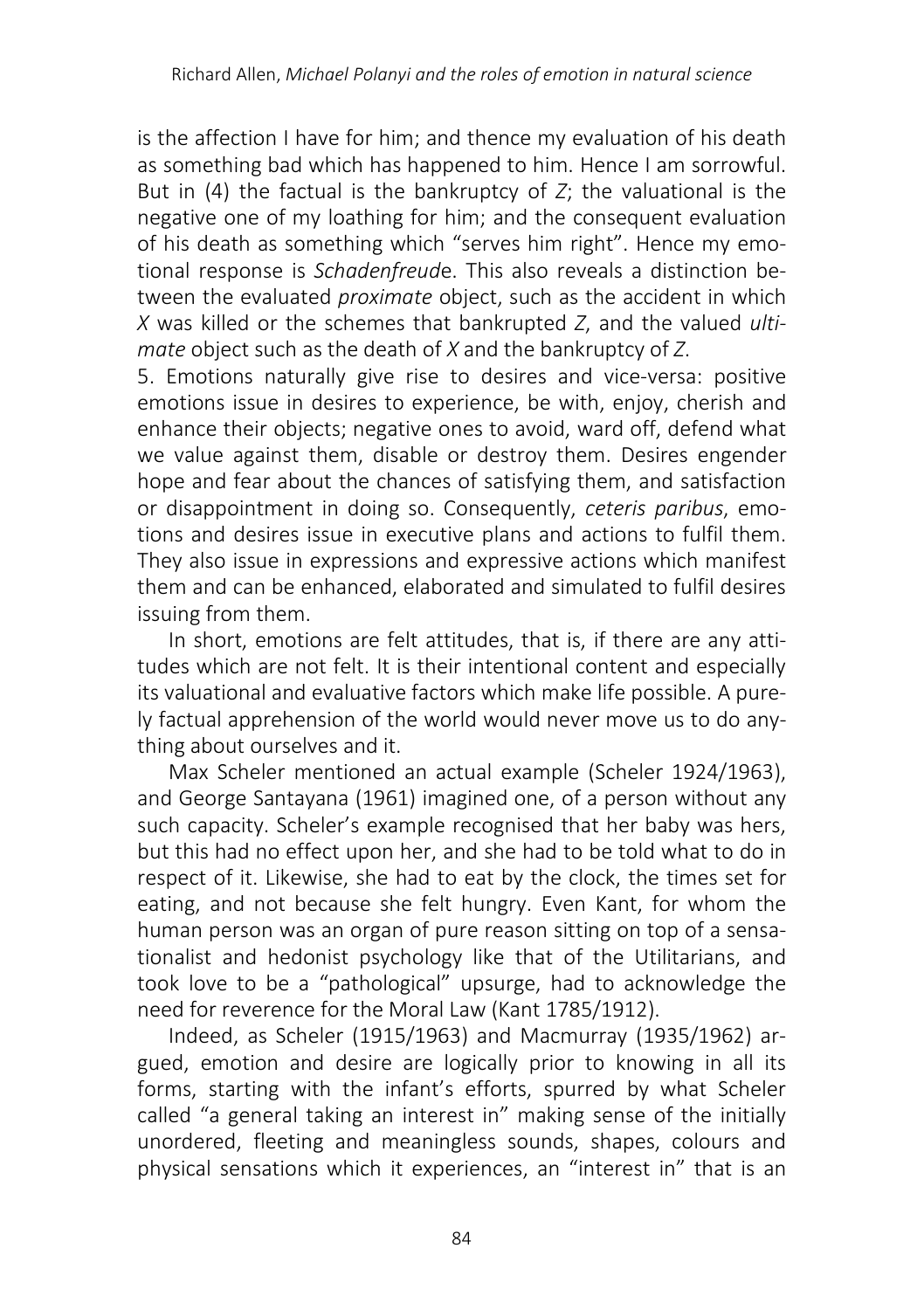embryonic love. In contrast, indifference and hatred would shut ourselves off from the world and ourselves.

The roles of emotion in all our activity, including knowing, are set out in detail in the Table, which is the general schema for all human activity, practical or theoretical, habitual or explicitly deliberated, and with particular reference to the natural sciences as demonstrated by Michael Polanyi.

## 3. *Michael Polanyi and the roles of emotion in the life of science*

3.1. *The significance of Polanyi's account of emotion in the natural sciences*

Polanyi's target in his *magnum opus*, *Personal knowledge* (Polanyi 1962)<sup>[5](#page-4-0)</sup>, is "Objectivism", the demand for an impersonal conception of knowledge as wholly a function of the objects of knowing and independent of the activity and contributions of the knower for that would make it "subjective". Furthermore, his knowledge of natural science from the inside enables him to refute the objectivist claim that impersonal knowledge can be obtained in physics and chemistry and only in them along with other sciences insofar as they are reduced to them or used their conceptions, categories and methods. Hence Objectivism leads to scientistic reductionism.

Polanyi seeks to overcome this dichotomy of Objectivism and Subjectivism by stressing the responsibility of the person for his knowing as for all his activities: "*The freedom of the subjective person to do as he pleases is overruled by the freedom of the responsibility person to act as he must*" (Polanyi 1962: 309). And not only that, but he also stresses the need for the engagement of the powers of the whole person, including emotion. Thus towards the end of the *Preface* to *Personal knowledge* he states that he has shown that "into every act of knowing there enters a passionate contribution of the person knowing what is being known, and that this coefficient is no mere infection but a vital component of his knowledge" (Polanyi 1962: VIII).

<span id="page-4-0"></span><sup>5</sup> *Personal knowing* would perhaps have been a better title, because "knowledge" refers both to the activity of knowing (*noésis*, cognition) and that which is known (*noémata*), and so it encourages the modern focus upon the latter and thus to the neglect of the former, and hence to impersonalist and "objectivist" conceptions of knowledge as what is known but without anyone knowing it.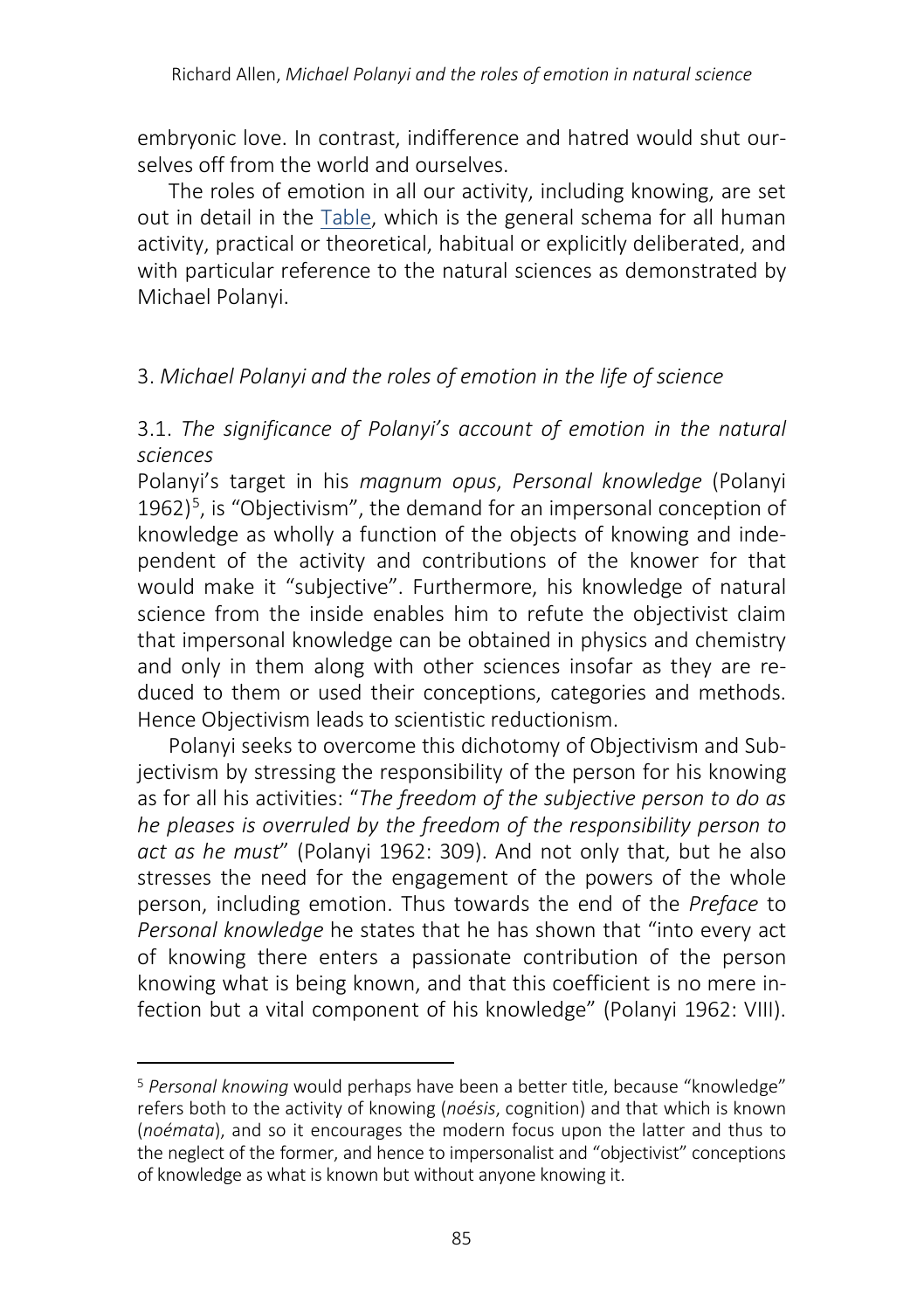This theme is developed in detail in chapter 6, *Intellectual passions*, where he refutes Objectivism on its home ground by showing how the scientist's "passions are no mere psychological by-product, but have a logical function which contributes an indispensable element to science" (Polanyi 1962: 134. See also 173-4). He recognises three roles of emotion *in* the natural sciences: *selective*, *heuristic* and *persuasive*. Of these, the heuristic function is a form of the sustaining role which I have added to Strasser's schema. Also, Polanyi adds to the three functions and values *in* natural science the background support of society at large *for* natural science and the value *of* it. What applies to the natural sciences applies *a fortiori* to the technological and human ones and to our everyday and practical knowledge of each other and the world, out of which the specialised sciences have developed and in turn have refined, yet upon which they still depend. Impersonal, emotionless knowing is not and could not be found anywhere<sup>6</sup>.

Finally, it is important to note that by "passions" and "passionate" Polanyi means all desires and emotions, and particularly sustained ones, and not just violent ones.

I shall now summarise, develop and relate to the revised scheme of Stefan Strasser, Polanyi's three functions of emotions in scientific research and discovery, plus a fourth which he does not explicitly group with the other three.

## 3.2. *The selective function*

The selective function has two roles: (i) to signal that a discovery is intellectually precious, and (ii) that it is precious to science.

(i) The former role is, in effect, the primary experience in the Table, which gives rise to all intellectual enquiries: the felt conviction of their value which selects them as worthy of pursuit. It is this which is Polanyi's over-all concern. Science along with the other great articulate systems of civilisation, such as religion and law, evokes and imposes and claims to be right those emotions which sustain and appraise it and appraise its theories for their intellectual beauty as a to-ken of contact with reality (Polanyi 1962: 134)<sup>[7](#page-5-1)</sup>. Presented, we may

<span id="page-5-0"></span><sup>6</sup> See § 4 below.

<span id="page-5-1"></span><sup>7</sup> See also p. 27 on feeling the weight of personal responsibility by a juryman and a doctor in a difficult case. Robert Pirsig stresses the need for the same attitudes and feelings in technical work (Pirsig 1974: 30). But Strasser is somewhat mistaken in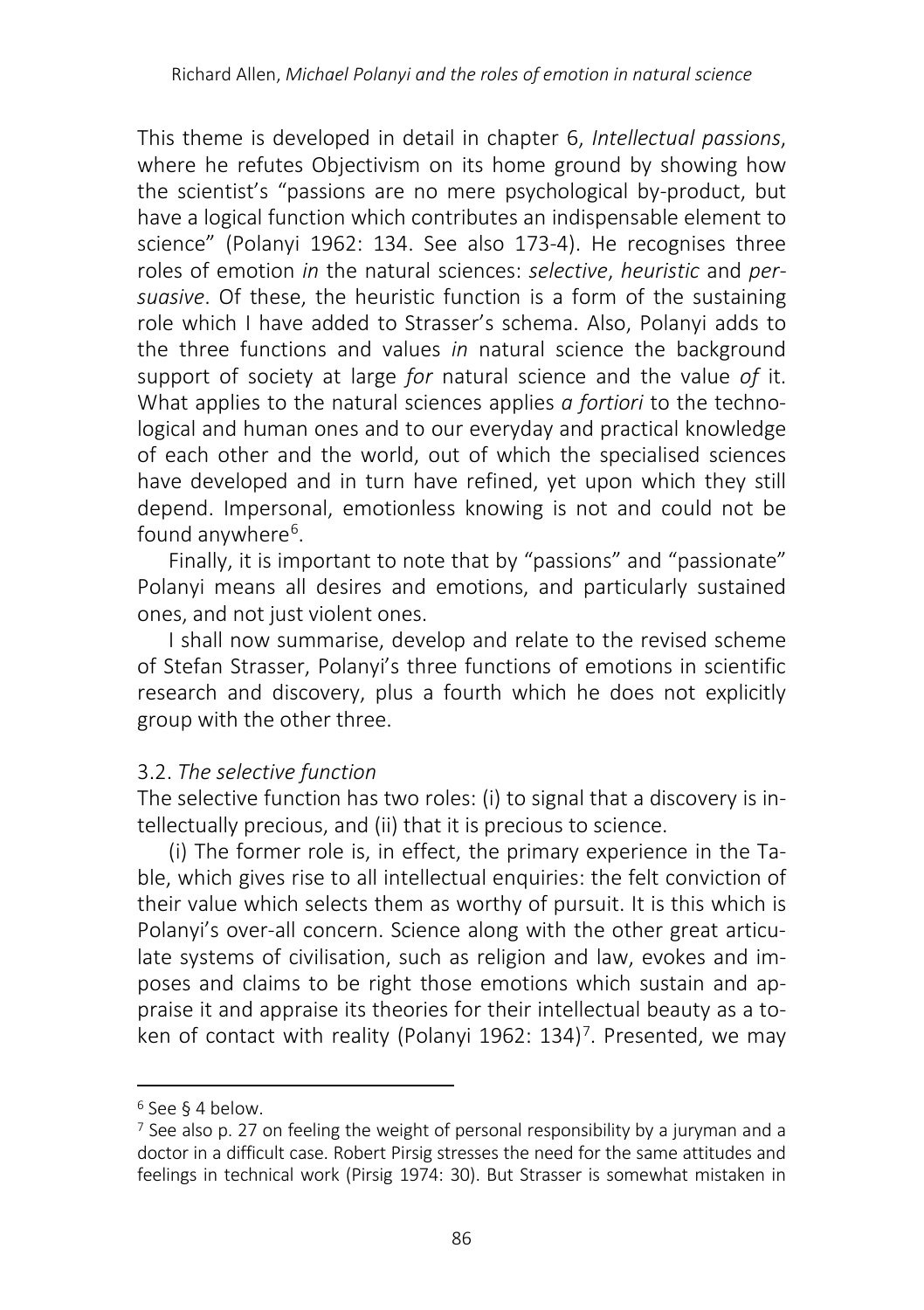say, as a mere body of objective fact, all that science can evoke is a "so what?" or a "what use is it?" in terms of its technological utility, which would crimp and stunt it:

The scientific method was devised precisely for the purpose of elucidating the nature of things under more carefully controlled conditions and by more rigorous criteria than are present in the situations created by practical problems. These conditions and criteria can be discovered only by taking a purely scientific interest in the matter, which again can exist only in minds educated in the appreciation of scientific value. Such sensibility cannot be switched on at will for purposes alien to its inherent passion. No important discovery can be made in science by anyone who does not believe that science is im-portant – indeed supremely important – in itself. (Polanyi 1962: 1[8](#page-6-0)3)<sup>8</sup>

(ii) The second role of the selective function corresponds to the notion of a motivating emotion in the Table, for it gives a specific direction to the underlying desire to discover the truth about nature. Out of all the facts which are known or knowable, only a few are of scientific interest. The appreciation of this interest, which relies on a sense of intellectual beauty, cannot be dispassionately defined, as neither can the beauty of works of art nor the excellence of noble actions. Without selection and guidance by emotional appraisal of the scientific value of what is known or appears likely to be discovered, enquiry would "spread out into a desert of trivialities". What is needed is a general vision of reality which yields a scale of interest and plausibility, so that important conceptions can be upheld as intrinsically plausible even when there is evidence against them at the moment, and others can be rejected as specious even though there may be some evidence for them. A scientist, in selecting a problem to be pursued, requires a sense, a feeling, for problems which are likely to be soluble, soluble by him (or his student or colleague), with the resources and time available, and to be of some wider value and significance for science. There is no set of formulae or rules for this (Polanyi 1962: 135). Only what is routine and thus easily anticipatable and mostly of low interest, we may add, can be attained by the scientist

<span id="page-6-0"></span>stating that technical and scientific work require a "quiet and sure being-in-amood" which has no sudden shifts of emotion and is mostly neutral yet not the "gray everyday disposition" (Strasser 1977: 183-4). Here Strasser somewhat conflates the necessary discipline and redirection of emotion with its elimination. <sup>8</sup> See § 3.5 below.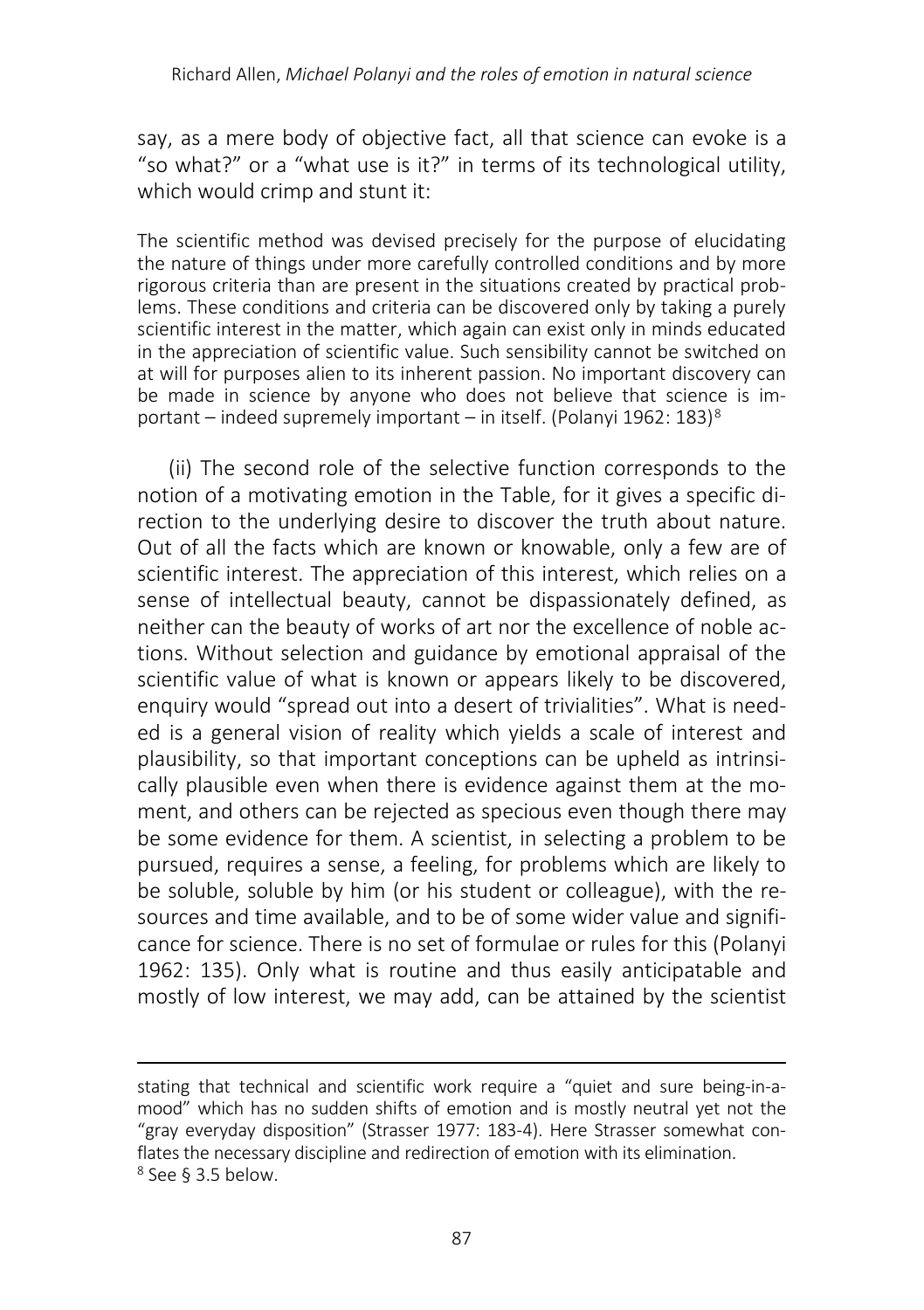or scientific technician who has only a little emotional involvement in what he is doing.

As for what constitutes scientific value, Polanyi suggests three joint factors, unevenly distributed over the natural sciences: certainty or accuracy, systematic relevance or profundity, and intrinsic interest. The first two decrease in degree from physics and chemistry, through biology and to the human sciences, while the third conversely increases in that order. This is clearly manifest in the interest in the individual object which has interest only as a particular or specimen of its type in physics and chemistry; has an increasingly individuality in ethnology; and is paramount in history. Sensitivity to such values, and their presence, absence and degree in problems, theories and results, is necessary to their scientific evaluation as worth investigating further and to deciding if results are acceptable or unacceptable. It is required to terminate enquiry or to provoke to further enquiry, as again in the Table<sup>[9](#page-7-0)</sup>, as well as to turn a general interest in scientific research into a specific intention to take up and prosecute a particular problem or line of enquiry.

## 3.3. *The heuristic function*

The *heuristic* function is primarily that of sustaining the effort to discover by intimating specific discoveries, yet to be made, and sustaining the pursuit of them over a long period, which, we may add, is required in all human activity, save actions which are spontaneous and short.

Major discoveries which change the interpretative framework of science cannot be made by the routine use of the existing framework. Those who make them have to cross a logical gap between present conceptions and new ones, the problem and its solution, which involves a change in their whole way of seeing things, and they can do this only by relying on the unspecifiable impulse of their heuristic passion. "Like all ventures in which we comprehensively dispose of ourselves, such intentional change of our personality requires a passionate motive to accomplish it. Originality must be passionate" (Polanyi 1962: 143). Citing the example of Kepler, who expressed such passion in respect of both genuine discoveries and mistaken ideas, Polanyi points out that it is not infallible. All the same, it is necessary,

<span id="page-7-0"></span><sup>9</sup> See § 3.5 below.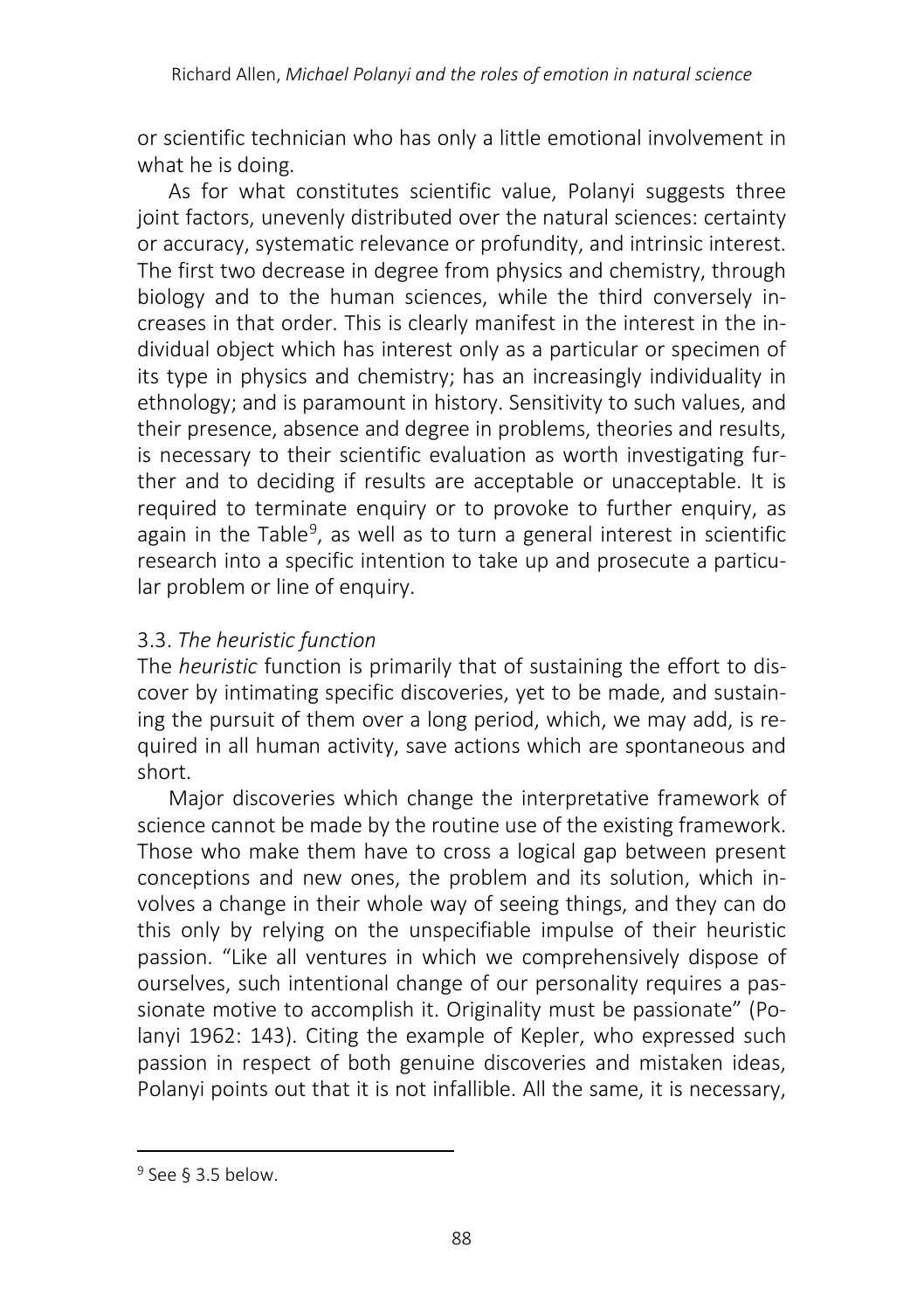and the role of sustaining emotion needs to be added to Strasser's schema.

This heuristic function, I suggest, corresponds also to the notion of the motivating emotion. It, too, intimates something specific to be done and sustains through difficulties the effort to do it. It therefore also acts, not as a terminating emotion in the specific sense, but as a provoking one which evokes further efforts after disappointing results have been encountered at particular stages on the way.

## 3.4. *The persuasive function*

Having satisfied himself that he has made a genuine and significant discovery, the scientist must communicate it to his colleagues, and so have it confirmed. It is not made true by consensus, but all serious utterances about the world are put forth with what Polanyi calls "universal intent" as true sayings and worthy of all men to be believed. Though it is possible to be *Athanasius contra mundum* and later to be confirmed to have been right all along, the agreement of one's colleagues gives added assurance that one is correct<sup>10</sup>. Thus the scientific community, or those specialising in one's own corner, have to be convinced. Again it is the major discovery, creating a wide logical gap, which demands persuasive passion, on the one side, and, on the oth-er, sympathy with what one initially cannot comprehend<sup>[11](#page-8-1)</sup>. The other scientists have, as it were, to learn a new language, for the great discovery cannot be expressed in terms of existing conceptions and terminology. One cannot argue for a new framework of thought in terms of an old one. A process of conversion is required to bring the others to follow the pioneer in crossing the logical gap that he has bridged. Thus arises the phenomenon of unseemly scientific controversies, some of them long lasting such as those concerning the status of psychoanalysis, in which persuasive emotions get out of hand. At the limit these concern what it is for something to be science in

<span id="page-8-0"></span> $\overline{\phantom{a}}$ <sup>10</sup> Polanyi himself experienced this in respect of his potential theory of adsorption, which did not fit the prevailing theories of that field at the time but was later accepted. As he acknowledged, "Discipline must be severe", and in his case it nearly ended his career in physical chemistry at the start: *The potential theory of adsorption*, in Polanyi 1969: 93.

<span id="page-8-1"></span><sup>&</sup>lt;sup>11</sup> See also Polanyi 1962: 101, where Polanyi, drawing on his own experience as a medical student, shows that such sympathy is needed in the learning of anything radically unfamiliar, otherwise one will take it to be nonsense from the outset.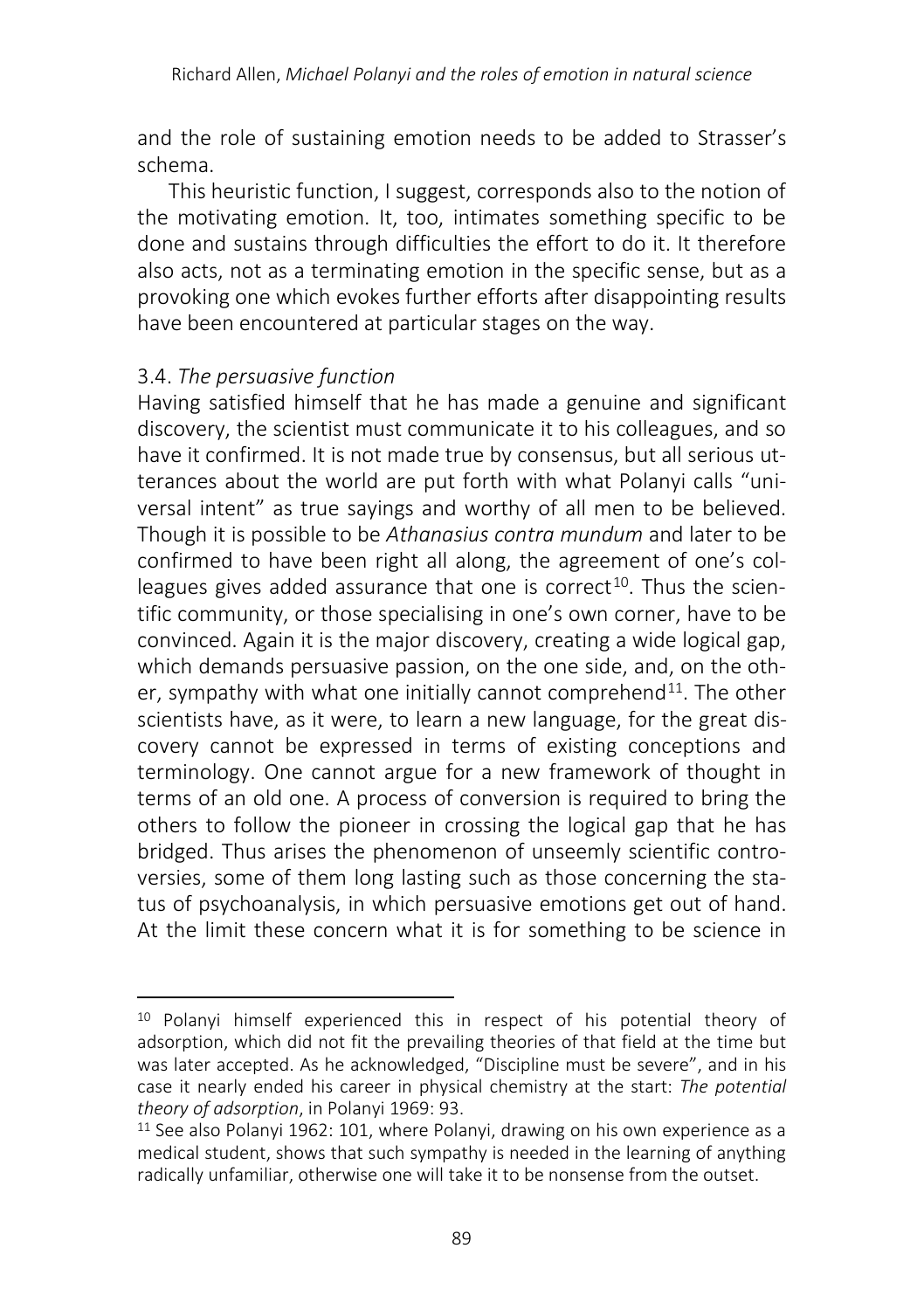the first place: the one party claiming that its theory, practice or branch of study is science, the other denying it.

In terms of our scheme of governance by emotion, this persuasive passion is the motivating emotion of a second course of action – to secure the agreement of one's colleagues – which follows upon the successful outcome of a previous one, the original line of research. It is not an essential role of all human activity but it is essential to any co-operative endeavour. Furthermore, the practice of any activity, practical or theoretical, cannot be improved if those participating in it keep any improvements and discoveries to themselves.

Polanyi has a wry comment to make at the end of his discussion of these three constitutive emotions of science:

Some people may listen to these illustrations of continuing and sometimes violently conducting controversies with impatience, for they believe that science provides a procedure for deciding any such issues by systematic and dispassionate empirical investigations. However, if that were clearly the case, there would be no reason to be annoyed with me. My argument would have no persuasive force, and could be ignored without anger. (Polanyi 1962: 159)

## 3.5. *The terminating function*

 $\overline{a}$ 

"The scientist seeks to discover a satisfying theory, and when he has found it, he can enjoy its excellence permanently" (Polanyi 1962: 173)[12.](#page-9-0) This is, in effect, a fourth function of emotion in scientific discovery. Without experiences of satisfaction and dissatisfaction with what we are doing and have done, we would not know when to stop, either because the results so far are more or less satisfactory or are disappointing, and, in the latter case, whether it is worth continuing, starting afresh or giving up altogether, because we would have no idea of whether we had succeeded or not. At every moment in any course of action, attitudes of indifference and mere judgments of success or failure, proceeding correctly or incorrectly and the like, would neither get us started nor be able to guide us if and when we did embark on any activity. What makes scientific theories satisfying is primarily their truth<sup>13</sup>. As mentioned in § 3.3. above, Polanyi sug-

<span id="page-9-0"></span><sup>12</sup> See also pp. 173-5, 301-2, on the satisfaction of "public" passions, such as intellectual ones which are aimed at universal standards and leave behind knowledge, and "private" ones, which we share with animals, such as feelings of hunger, and which are satisfied within the situation which evokes them.

<span id="page-9-1"></span> $13$  See above. Polanyi decisively refutes evasions of truth by such terms as "simplicity", "economy", "fruitfulness" and "regulative principles" (Polanyi 1962: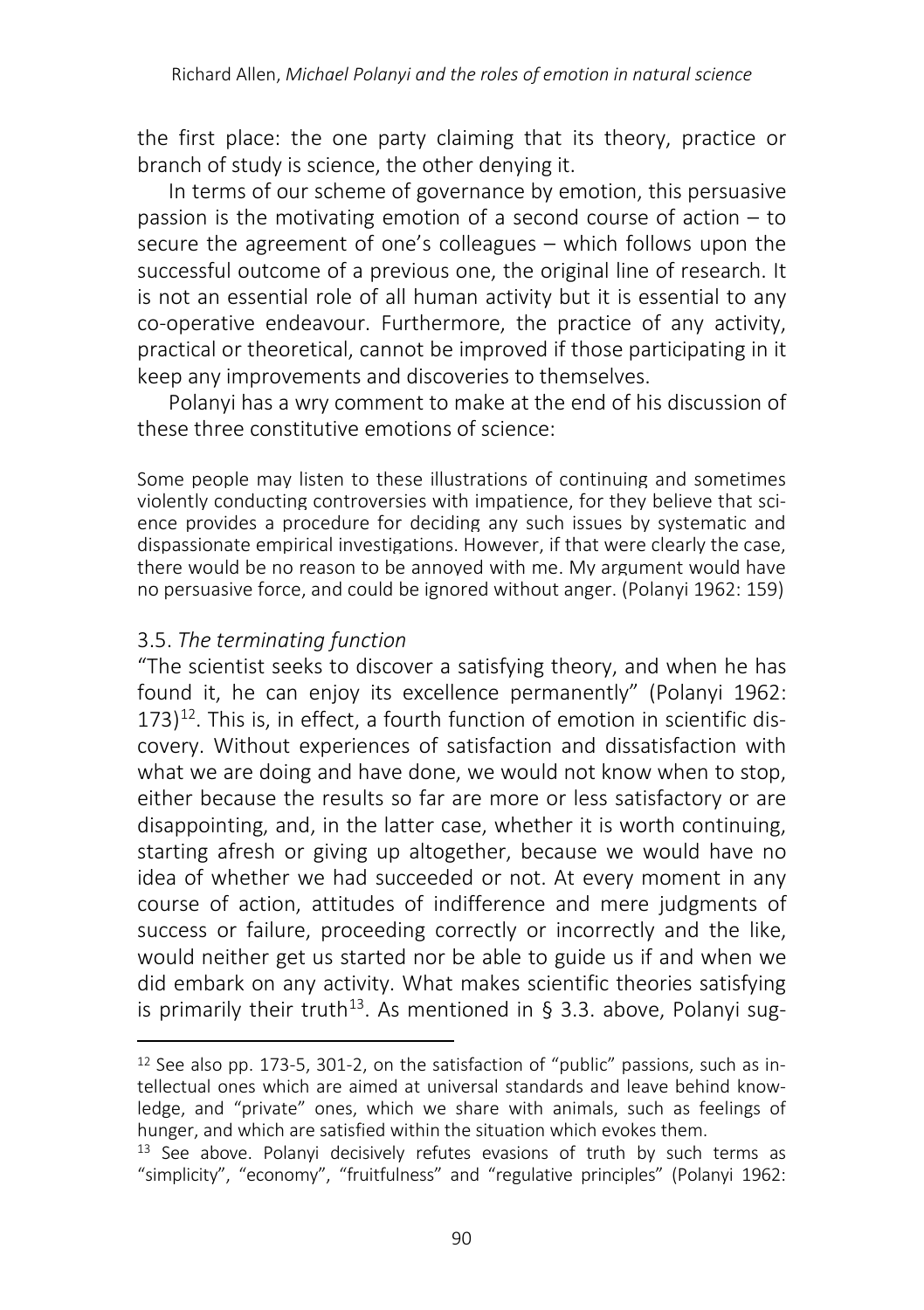gested that, secondarily, there are three further forms of scientific value which distinguish more important and valuable truths from the mass of trivial ones. One suspects that, in vain attempts to ape the mathematisation of physics and chemistry in subject-matters which do not permit of it, i.e. the human and social sciences, often produce precise trivialities, dangerous expectations of precision in measuring and forecasting as in the mathematisation of economics, or downright distortions of the truth as in behaviourist and stimulus-response psychologies (Polanyi 1962: 139-42). Whether that is so or not, one can see that there is a real question as to the satisfactions sought and the standards used. They do not come revealed on tablets of stone, but have to be themselves discovered, confirmed and established in a tradition. Intellectual enquiry is an intelligent and intentional activity: it aims at a goal and seeks an imagined satisfaction in attaining it. It seeks to satisfy the desire to know, and to know more thoroughly and more profoundly. It implicitly projects a conception of what will satisfy that desire. Such a conception may be vague, both in general and in specific terms. Generally, we may not yet know what sort of knowledge, understanding and insight we are seeking, only that we seek something which we feel ourselves not yet to have (Polanyi 1962: 62-5). Such is necessarily the case during the birth and infancy of any branch of disciplined enquiry, or during a profound revision of it, such as happened to historical studies at the end of the eighteenth century, when they turned from reliance only upon secondary sources to the use of primary ones such as records in archives, letters and diaries, and the material ones recovered by archaeology. The story of the rise of modern natural science from the later Middle Ages through the Renaissance and into the seventeenth century shows how it was mixed up with other interests, which we now recognise to be non-scientific, such as magic in the chemistry of Paracelsus and the Pythagorean number mysticism of Kepler, but which were not, and perhaps could not, be distinguished from it at the time. It required, on the part of the pioneers, intense effort and profound belief in a vision that could not be verified for some time in actual accomplishments. Newton's wider historical significance is his demonstra-

<sup>16, 42, 95</sup>n, 113, 145, 147-8, 166, 169, 307, 308, 315, 354). Despite this, and other publications by him such as *The study of man*, *The tacit dimension* and *Knowing and being*, those still subject to "Objectivism" continued to dismiss Polanyi as a "subjectivist".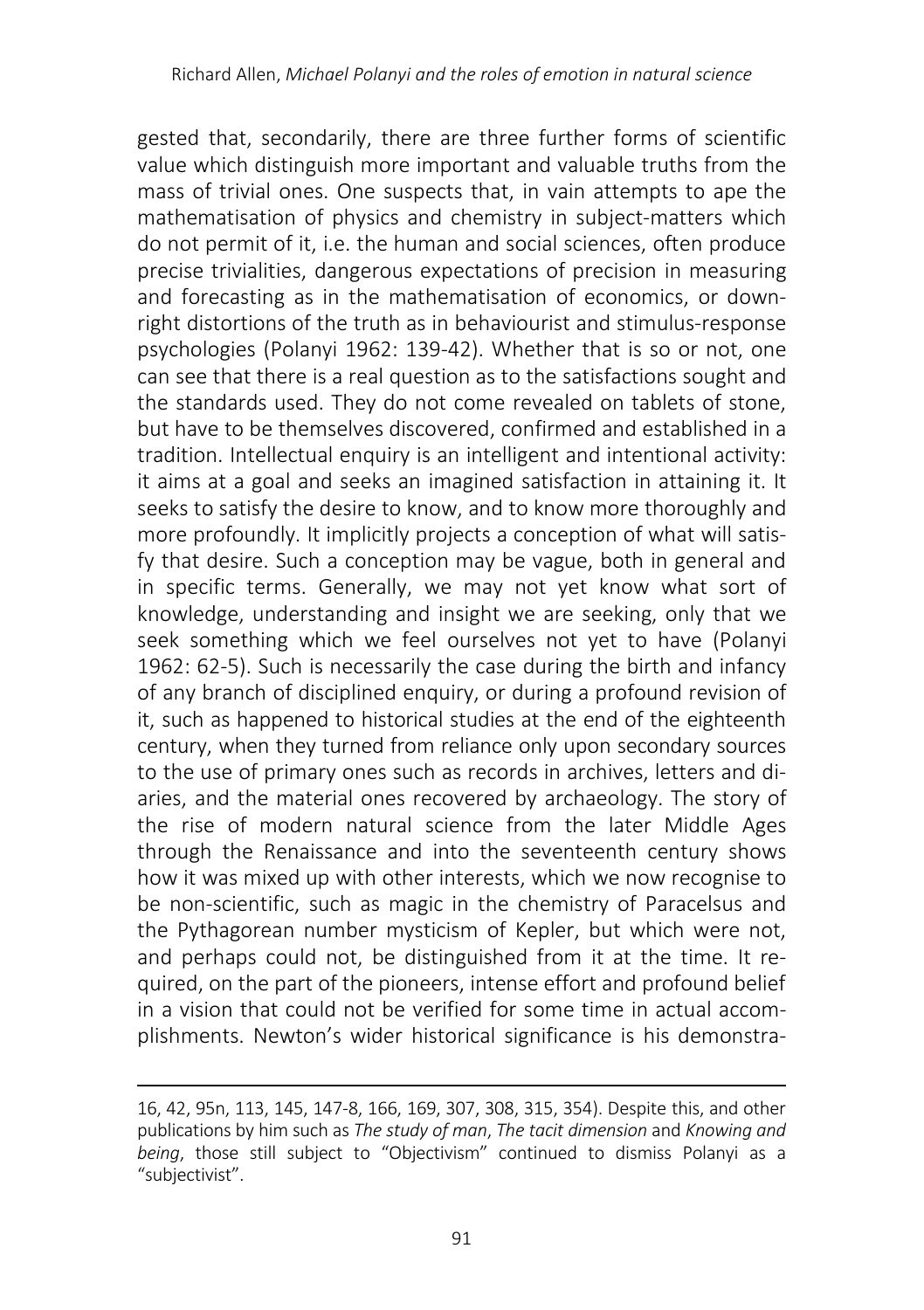tion to the educated world of what the new science could do, and so he raised hopes, often much too grandiose, for many more such achievements. None of this could have been done with an attitude of indifference and by the mechanical following of established rules.

A similar general ignorance of what it is that he seeks affects the new recruit to a developed discipline, for he has yet to become familiar with the ways in which it operates and what sorts of things it accepts as valid and what it rejects as invalid. Insofar as he intends to practise the discipline, rather than just to acquire knowledge of its discoveries, the student has to have a desire to know and to discover, and has to acquire a sensitivity to intellectual values generally and those of his discipline in particular, and thereby has to learn what sorts of thing in general will appropriately satisfy his desire. These are the emotions which, as Polanyi says, every branch of study teaches its recruits. Specifically, in any particular enquiry we do not yet know what we seek, otherwise we would have already found it. We seek an X, or a set of unknowns, that will account for, or fill gaps in, what we already know. We have some vague conception of what it is, based upon what we already know. It is a relatively indeterminate something that will satisfy our desire to explain these data, to link up these currently separate fields or theories, to fill in the blanks of this story, to account for this person's sudden change of course. It is like a blank space on a map, unknown in itself but known to some extent as being here and not there, beyond this and north of that. If it were wholly indeterminate, we would never know where to look nor how to recognise it if we found it, and if it were wholly determinate, we would already know and possess it. Seeking something more or less indeterminate at the outset, whose nature is progressively revealed as we go along, is a familiar occurrence in daily life with regard to other desires and satisfactions, as when we experience states of restlessness, seek something to satisfy our felt but vague unease, and yet do not know what it will be. We try this and then that, and as we feel disappointed, more uneasy, less uneasy, partially satisfied – "warm" and "cold" in the terms of children' guessing games – we know we are moving away, towards or past what we seek. Following it through our experience of what does not satisfy it, and without pretending to ourselves that it is satisfied when it isn't it, will lead to what will satisfy it. That, I suggest, is true of all desires, intellectual ones included. Lines of research are often suggested by a felt unease with an existing theory, sets of data, wide-ranging conceptions or the received account.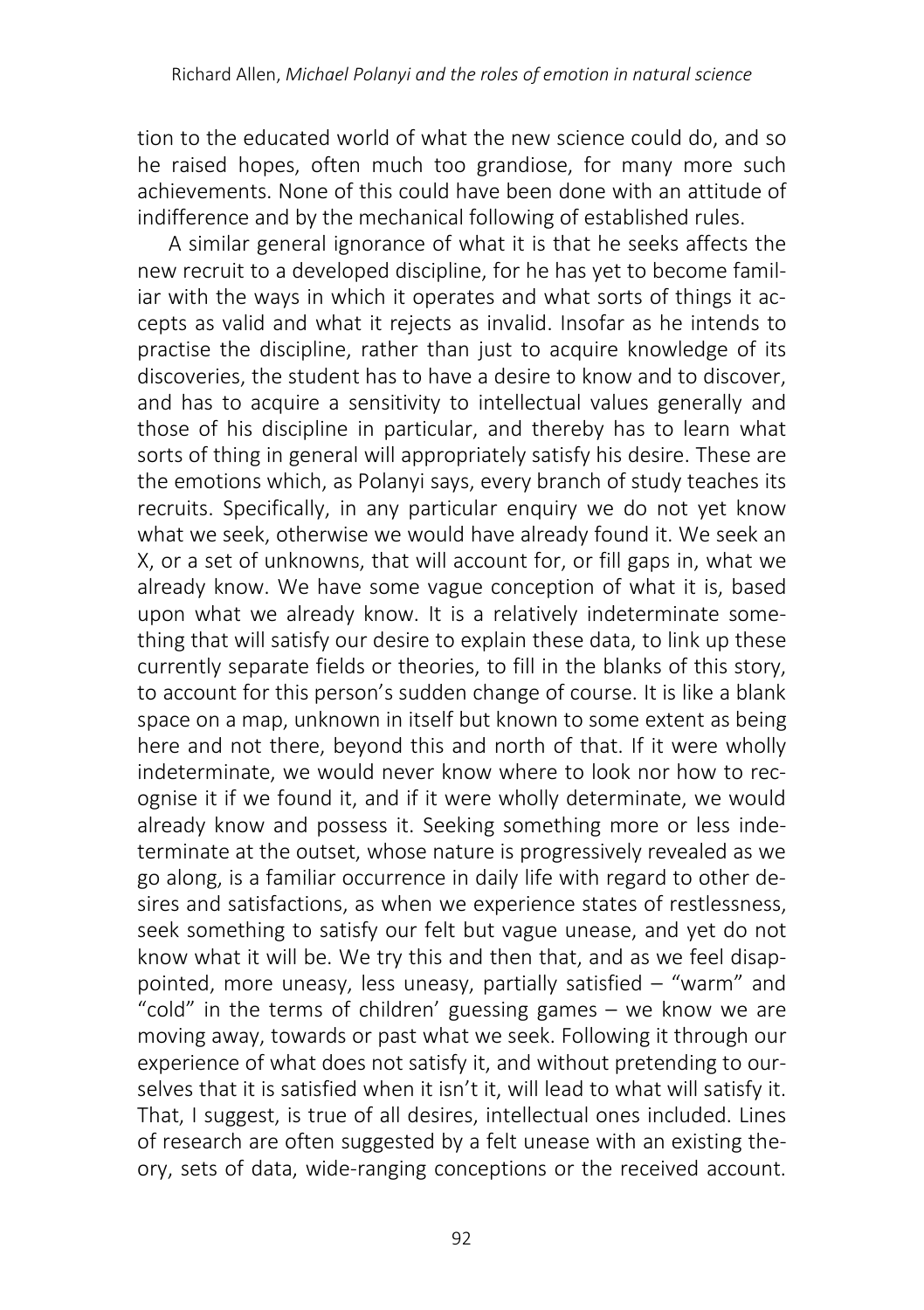An accepted explanation may be felt to be superficial or to leave out facts which are felt to go beyond random variations in observations and experimental results. I stress the word "felt" here for two reasons: it suggests both the "niggle", the worry or itch which will not go away, a working of intellectual conscience and sensitivity, and also the tentative groping for something not yet in focus, still largely indeterminate, and yet to be found and seen as what it really is. One has to feel this worry or perhaps intellectual cramp in order to realise that there is a problem at all in what is already known. The imagined but often as yet largely indeterminate satisfactions of intellectual desire thereby set the standards for intellectual work and success and failure at it: what we shall take to be a true representation of reality, a good explanation, a cogent argument, a valid proof, a proper way to conduct experiments or to carry out surveys. Standards, as in accountancy and medicine, have to be achieved or refined by pioneers and then established through a growing consensus. They are obviously historical phenomena: they come gradually into existence, become established through teaching and thus in traditions, become more exactly defined and more exacting, and perhaps also decline. Professional and academic bodies emerge to endorse, codify, further refine, monitor and perhaps enforce such standards. For example, it is now almost impossible to get any article accepted by a scholarly journal or book by a scholarly publisher unless it has complete set of footnotes, but such was not the case forty or so years ago.

## 4. *Society at large and the value of science*

Before Polanyi considers the necessary roles of emotion *in* scientific discovery and the values in science, he mentions the necessity of them in the wider society and *towards* society and the value *of* science. He does this in the context of our delight in all achievements and of those of natural science in particular: "The affirmation of a great scientific theory is in part an expression of delight. The theory has an inarticulate component acclaiming its beauty, and this is essential to the belief that the theory is true" (Polanyi 1962: 133). In this way of calling "attention to its own beauty" and partly relying on it "for claiming to represent empirical reality", a scientific theory is "akin to a work of art which calls attention to its own beauty as a token of artistic reality", and thus joins the other "great systems of ut-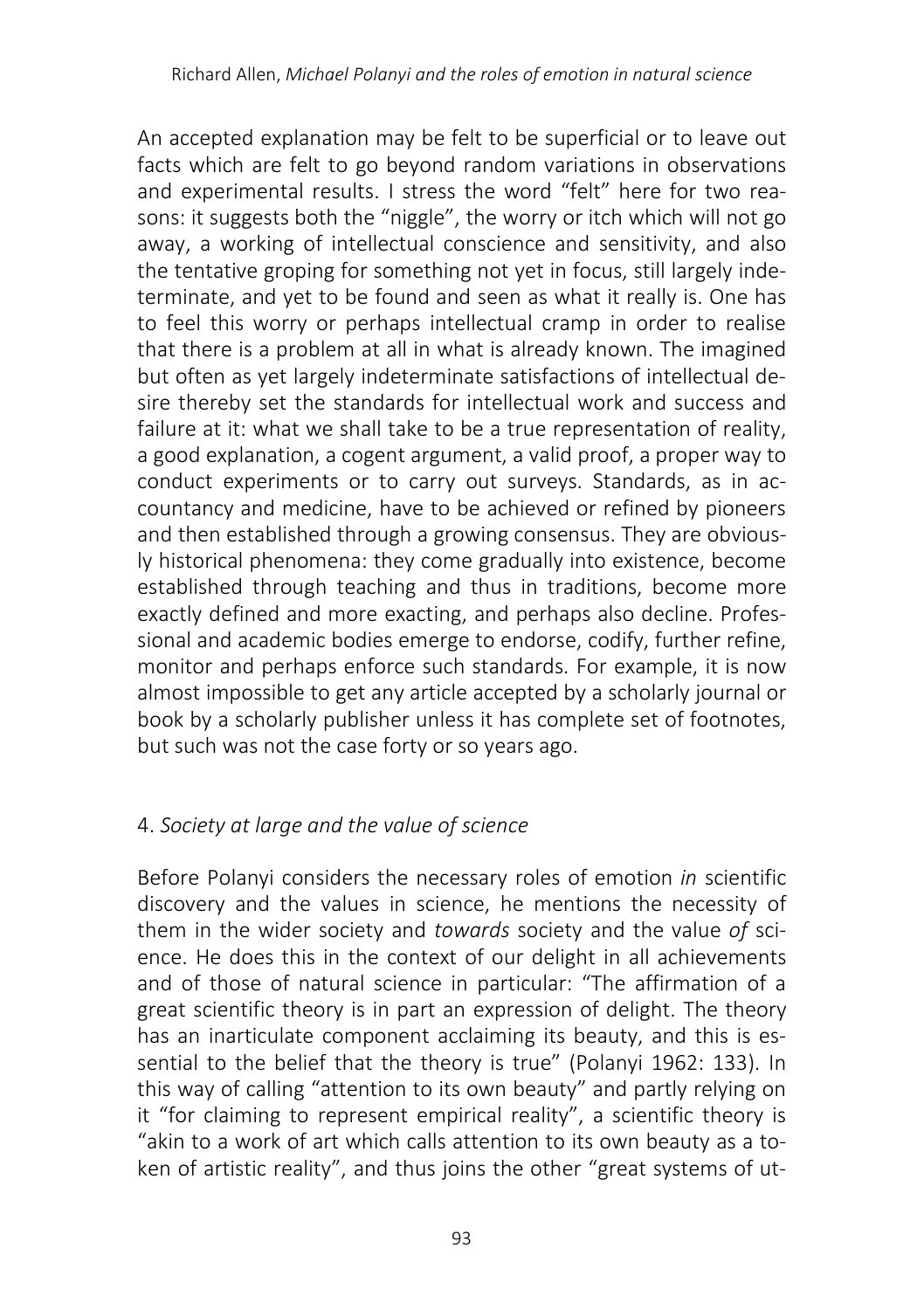terances" which try to evoke and impose correct modes of feeling. In teaching its own kinds of formal excellence, science functions like art, religion, morality, law and other constituents of culture. Therefore the justification of science entails the justification of these and all other domains of culture:

Science can then no longer hope to survive on an island of positive facts, around which the rest of man's intellectual heritage sinks to the status of subjective emotionalism. It must claim that certain emotions are right; and if it can make good such a claim, it will not only save itself but sustain by its example the whole system of cultural like of which it forms a part. (Polanyi 1962: 133-4)

Polanyi therefore continues in chapter 6, *Intellectual passions*, also to consider the roles of emotion, among other themes, in technology as overlapping with natural science but distinct from it, mathematics, abstract arts and religion. The distinction between natural science and technology was especially important for Polanyi, because Marxist demands for the central planning of natural science, and the Soviet attempts to implement them, for its technological applications and their economic ones in turn, and thus the threat to the freedom of science and scientists, spurred Polanyi to return to his former interests in economics and politics, and thence to philosophy, in order to defend the freedom of science and freedom generally. Today, when scientific research requires equipment that is much more sophisticated and expensive than in his day, those threats again arise but in a different form: the demands of governments for technological applications in order to reimburse at least some of the large amounts which they give to universities and other research institutes, demands which also apply to other disciplines. The value of pure enquiry and knowledge for its own sake and its diffusion among a wider public tends to be ignored, and higher education becomes valued and evaluated only in terms of its economic benefits to society at large and to graduates in particular. Only a widespread realignment of attitudes, desires and emotions, and thus of values, can safeguard all the sciences, natural and human, and also the technological sciences and applications of natural science which largely arise as unsought byproducts of pure enquiry.

In conclusion: thus what is thought to be the wholly "objective", detached and factual practice and results of the natural sciences, the only alternative to which is said to be the "subjectivism" of the emo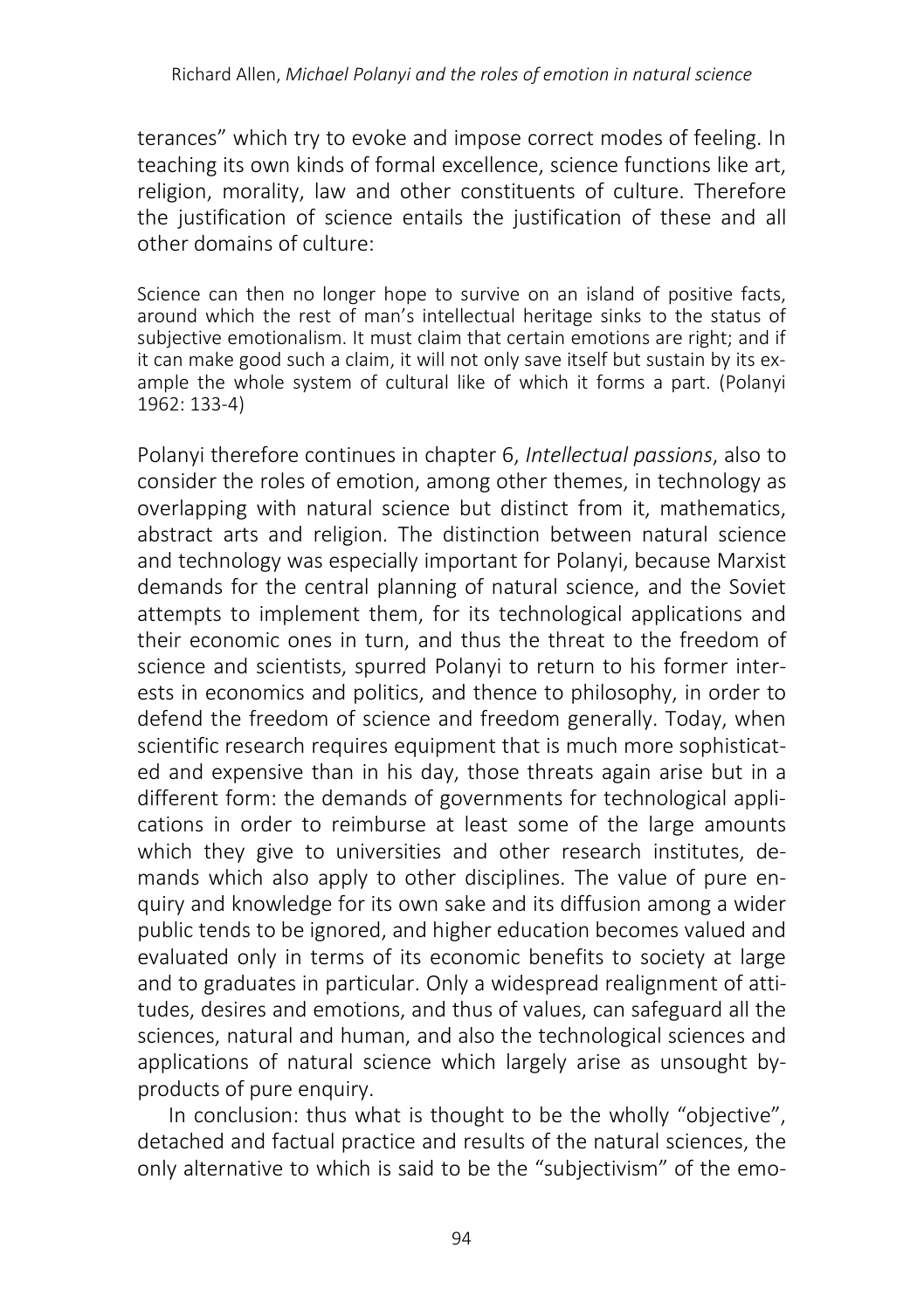tional and value-ridden distortion of allegedly pure facts, turns out to be logically impossible and itself a distortion of how true science, like all the other intellectual disciplines and human life generally, does and must proceed by the engagement of properly ordered emotions.

#### Bibliography

Brentano, F., *Psychologie von empirischen Standpunkt*, 1874 (trans. by A. Rancurello, D.B. Terrell, L.L. McAlister, *Psychology from an empirical standpoint*, London, Routledge and Kegan Paul, 1973).

Kant, I., *Grundlegung der Metaphysik der Sitten*, 1785, in *Gesammelte Schriften "Akademie-Ausgabe"*, ed. by the Königlich Preußische Akademie der Wissenschaften, vol. IV, 1912 (trans. by H.J. Paton, *The moral law*, London, Hutchinson, 1948).

Macmurray, J.M., *Reason and emotion*, London, Faber, 1935<sup>1</sup>, 1962<sup>2</sup>.

Polanyi, M., *Personal knowledge*, London, Routledge, 1962<sup>2</sup>, 1958<sup>1</sup>.

Polanyi, M., *The study of man,* Chicago and London, Chicago University Press, 1959.

Polanyi, M., *The tacit dimension*, Garden City, Doubleday, 1966.

Polanyi, M., *Knowing and being*, ed. by M. Grene, London, Routledge, and Chicago, Chicago University Press, 1969.

Santayana, G., *The sense of beauty*, New York, Collier Books, 1961.

Scheler, M., *Liebe und Erkenntnis* (1915/1963), in *Gesammelte Werke*, vol. 6, Bern, Franke Verlag, 1963 (trans. by H.J. Bershady with P. Haley, *Love and knowledge*, in H.J. Bershady, ed., *Max Scheler on feeling, knowing and valuing. Selected writings*, Chicago, University of Chicago Press, 1992).

Scheler, M., *Von Sinn des Leides* (1924/1963), in *Gesammelte Werke,* Band 6, Bern, Franke Verlag, 1963 (trans. by M. Frings, *On the meaning of suffering*, in M. Frings, ed., *Max Scheler. Centennial essays*, The Hague, Nijhoff, 1974).

Strasser, S., *Das Gemüt*, Utrecht and Freiburg, Uitgeverij Het Spectrum, 1956 (trans. by R.E. Wood, *The phenomenology of feeling*, Pittsburgh, Duquesne University Press, 1977).

© 2017 The Author. Open Access published under the terms of the CC-BY-4.0.